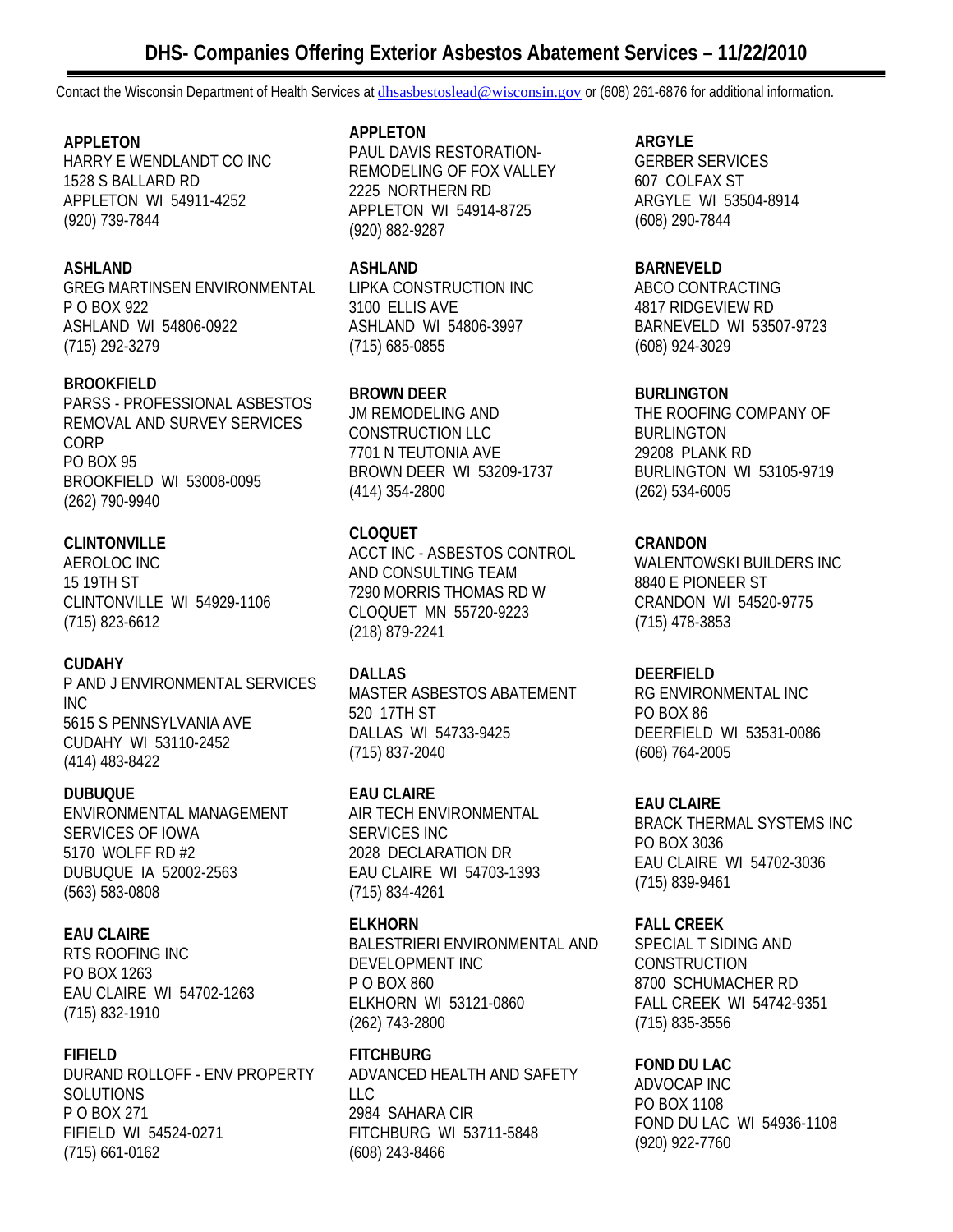# **FOND DU LAC**

BADGER ENVIRONMENTAL SERVICES LLC 280 W 9TH ST FOND DU LAC WI 54935-4861 (920) 922-4112

# **GERMANTOWN**

AFFORDABLE ENVIRONMENTAL TECHNOLOGIES INC PO BOX 840 GERMANTOWN WI 53022-0840 (262) 253-0038

# **GILBERTS**

CHAMPION ENVIRONMENTAL SERV 38 W END DR GILBERTS IL 60136-9657 (847) 844-1695

# **GREEN BAY**

NORTHERN METAL AND ROOFING CO INC PO BOX 13037 GREEN BAY WI 54307-3037 (920) 432-7719

# **HARTFORD**

SCOTT ENTERPRISES 1286 STATE ROAD 83 HARTFORD WI 53027-9754 (262) 673-0371

# **HORTONVILLE**

MSTS CONSTRUCTION W8846 STATE ROAD 96 HORTONVILLE WI 54944-9642 (920) 850-9866

# **LAKEWOOD**

BILLINGS CAMPSURE LLC 17685 KNITTER LN LAKEWOOD WI 54138-9560 (715) 276-6797

# **LODI**

NEWCORP CONSTRUCTION INC PO BOX 312 LODI WI 53555-0312 (608) 592-7152

### **FREDONIA**

D AND M LAPLANT CONTRACTORS 328 KOHLER DR FREDONIA WI 53021-9615 (262) 692-2975

### **GERMANTOWN**

NORTH SHORE ENVIRONMENTAL CONSTRUCTION INC N117W18493 FULTON DR GERMANTOWN WI 53022-2474 (262) 255-4468

# **GLENDALE**

ROBERTS ROOFING AND SIDING INC 4927 N LYDELL AVE GLENDALE WI 53217-5849 (414) 332-1595

# **GREEN BAY**

SHEFCHIK INC DBA ENERGY **SERVICES** 1545 UNIVERSITY AVE GREEN BAY WI 54302-1828 (920) 455-4401

# **HAYWARD**

LONGTINES DAUGHTERS CONSTRUCTION 16166 W DEER LN HAYWARD WI 54843-6545 (715) 634-4958

# **KENOSHA**

SAFE ABATEMENT FOR EVERYONE - SAFE - INC 5732 95TH AVE KENOSHA WI 53144-7844 (262) 960-9552

# **LARSEN**

PREMIERE BUILDERS LLC 5541 GRANDVIEW RD LARSEN WI 54947-8715 (920) 740-1636

# **LYNDON STATION**  NIEMAN CENTRAL WI ROOFING CO

N2599 24TH AVE LYNDON STATION WI 53944-9560 (608) 666-3342

# **FREDONIA**

PHD ROOF DOCTORS INC 340 S MILWAUKEE ST FREDONIA WI 53021-9472 (262) 692-3900

# **GERMANTOWN**

OGC CONSTRUCTION LLC W171N10330 WILDROSE LN GERMANTOWN WI 53022-4781 (414) 383-4205

# **GRAFTON**

GO GREEN CONTRACTOR LLC 1411 13TH AVE GRAFTON WI 53024-1939 (262) 377-0618

# **HARTFORD**

H I S CORPORATION 5700 COUNTY ROAD K HARTFORD WI 53027-9571 (262) 644-5297

# **HODGKINS**

S REBACZ TRUCKING AND EXCAVATING INC 6400 RIVER RD HODGKINS IL 60525-4256 (708) 579-9750

# **KIEL**

RISTOW ROOFING COMPANY INC PO BOX 222 KIEL WI 53042-0222 (920) 894-7444

# **LITTLE CHUTE**

TILE ROOF SPECIALISTS LLC 1500 BOHM DR LITTLE CHUTE WI 54140-2523 (920) 766-5472

# **MADISON**

AACS LLC - AAC ENVIRONMENTAL 2810 PERRY ST MADISON WI 53713-3235 (608) 277-8400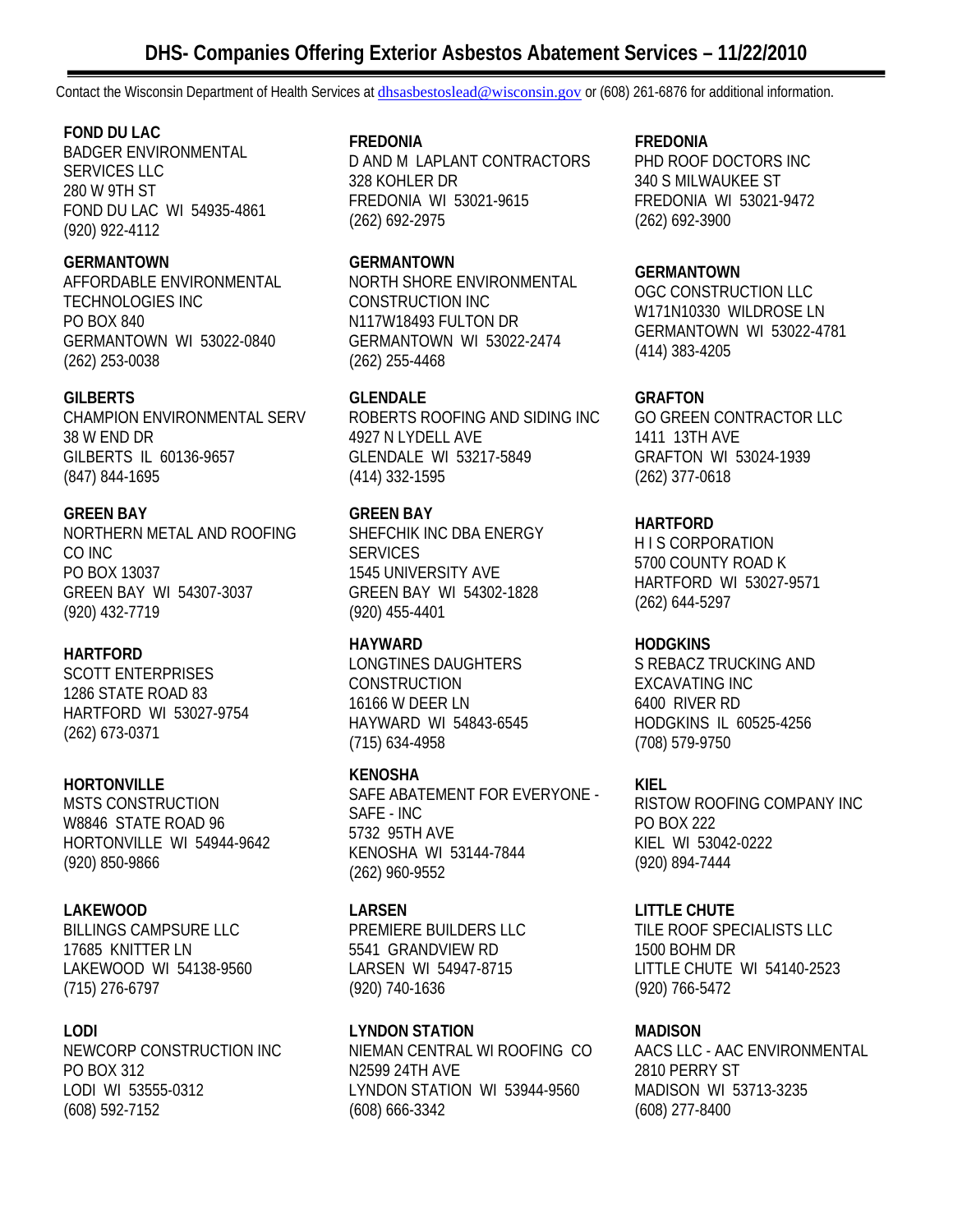# **DHS- Companies Offering Exterior Asbestos Abatement Services – 11/22/2010**

Contact the Wisconsin Department of Health Services at *dhsasbestoslead@wisconsin.gov* or (608) 261-6876 for additional information.

### **MADISON**

DIRTY DUCTS CLEANING ENVIRONMENTAL AND INSULATION INC 1409 GREENWAY CROSS MADISON WI 53713-3191 (608) 204-3828

### **MARION**

BARNICK BUILDERS INC PO BOX 26 MARION WI 54950-0026 (715) 754-2720

### **MILWAUKEE**

CENTIMARK CORPORATION 4960 S 2ND ST MILWAUKEE WI 53207-5922 (414) 747-8712

### **MILWAUKEE**

KPH CONSTRUCTION CORP 1237 W BRUCE ST MILWAUKEE WI 53204-1218 (414) 647-1530

# **MILWAUKEE**

MIDWEST ENVIRONMENTAL LLC 2905A S WENTWORTH AVE MILWAUKEE WI 53207-2511 (414) 482-0710

# **MILWAUKEE**

STANDARD ROOFING COMPANY INC 1820 S KINNICKINNIC AVE MILWAUKEE WI 53204-4027 (414) 384-8828

#### **MONDOVI**

LARSON SIDING AND CONSTRUCTION S405 STATE ROAD 37 MONDOVI WI 54755-7522 (715) 926-3761

#### **MUSKEGO**

DURANSO ROOFING INC S81W18510 GEMINI DR MUSKEGO WI 53150-9269 (262) 679-3081

### **MANITOWOC**

CRAFTS INC P O BOX 190 MANITOWOC WI 54221-0190 (920) 682-7707

### **MARSHFIELD**

QUALITY ROOFING INC 1507 LAEMLE AVE MARSHFIELD WI 54449-4653 (715) 384-8881

# **MILWAUKEE**

INDEPENDENT ENVIRONMENTAL 544 E OGDEN AVE STE 700-139 MILWAUKEE WI 53202-2698 (414) 372-8780

# **MILWAUKEE**

KPH ENVIRONMENTAL CORPORATION 1237 W BRUCE ST MILWAUKEE WI 53204-1218 (414) 647-1530

# **MILWAUKEE**

MIDWESTERN ROOFING AND CONSTRUCTION INC 2830 W STARK ST MILWAUKEE WI 53209-5420 (414) 444-3209

#### **MILWAUKEE**  WINDING ROOFING COMPANY 6410 RIVER PKWY MILWAUKEE WI 53213-3261 (414) 453-4600

#### **MONDOVI**

LIBERTY EXTERIORS INC 855 INDUSTRIAL DR MONDOVI WI 54755-1223 (715) 926-4444

#### **NEW BERLIN**  HARENDA MANAGEMENT GROUP PO BOX 511305 NEW BERLIN WI 53151-2105 (414) 383-4800

# **MANITOWOC**

MIKE HOWE BUILDERS 828 VIEBAHN ST MANITOWOC WI 54220-6604 (920) 758-0323

#### **MENOMONEE FALLS**

BLAZE LANDSCAPE CONTRACTING INC W180N5325 MARCY RD MENOMONEE FALLS WI 53051-6525 (262) 252-3188

### **MILWAUKEE**

INSULATION REMOVAL LTD MILW 12100 W SILVER SPRING RD MILWAUKEE WI 53225-2912 (414) 462-6680

### **MILWAUKEE**

M M SCHRANZ ROOFING INC P O BOX 90168 MILWAUKEE WI 53209-0168 (414) 358-3100

# **MILWAUKEE**

MRW CONTRACTING 2348 S CHASE AVE MILWAUKEE WI 53207-1462 (414) 234-7678

# **MINNEAPOLIS**

ENVIROBATE INC 3301 E 26TH ST MINNEAPOLIS MN 55406-1725 (612) 729-1080

# **MONTELLO**

TAYLOR ROOFING INC N880 11TH CT MONTELLO WI 53949-8848 (608) 587-2378

# **NEW LONDON**

D AND B ROOFING AND BUILDING INC 902 W NORTH WATER ST NEW LONDON WI 54961-1026 (920) 982-7485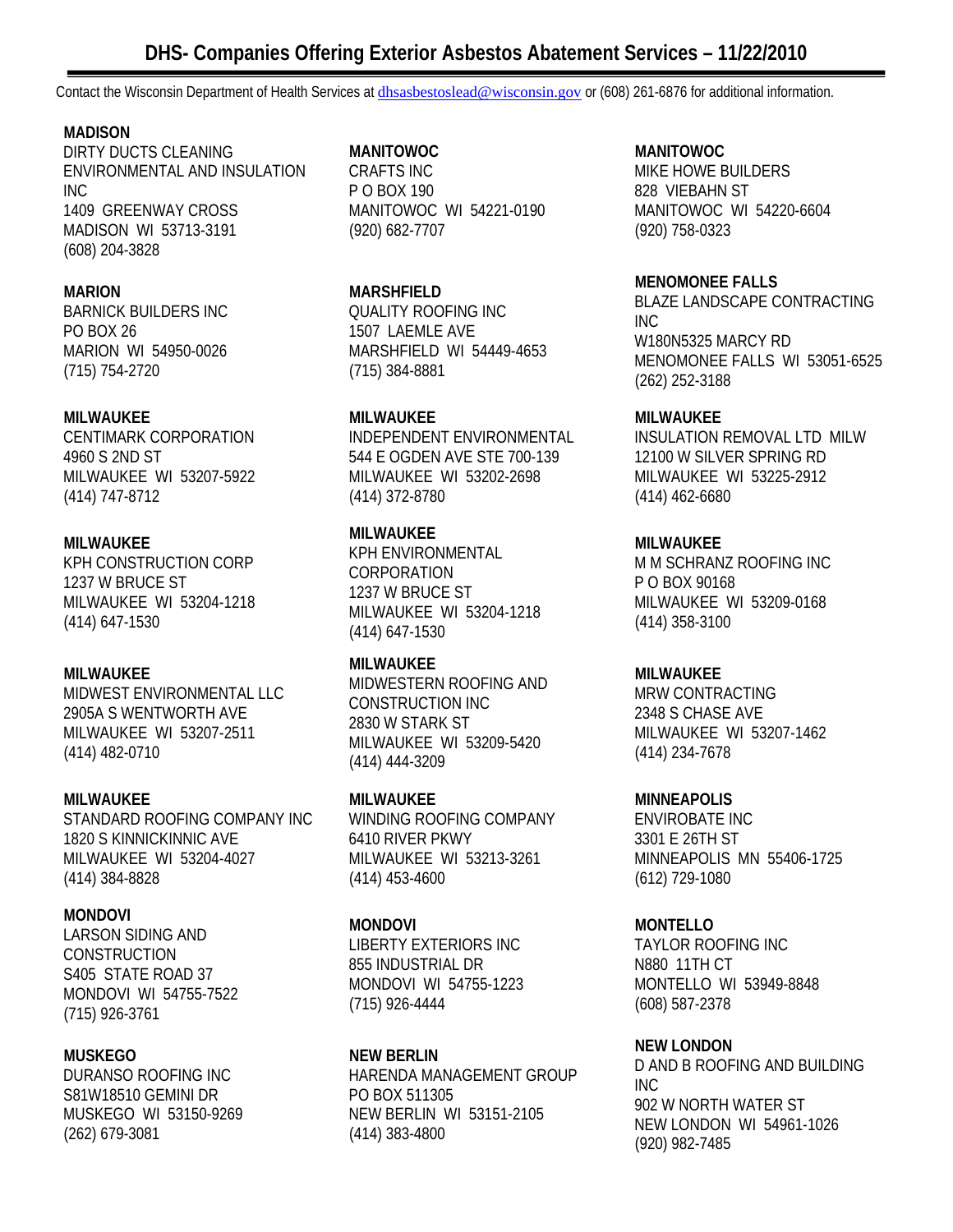# **NEW LONDON**

DEY QUALITY CONSTRUCTION LLC N3340 COUNTY RD W NEW LONDON WI 54961-8832 (920) 982-6158

# **OSHKOSH**

ADVANCED ASBESTOS REMOVAL INC 1063 COUNTY ROAD FF OSHKOSH WI 54904-6811 (920) 589-5077

# **PLYMOUTH**

LINDSTROM ENVIRONMENTAL INC 9621 10TH AVE N PLYMOUTH MN 55441-5016 (763) 545-9740

# **PRAIRIE DU SAC**

HASHEIDER ROOFING AND SIDING LTD E10412 COUNTY ROAD O PRAIRIE DU SAC WI 53578-9799 (608) 643-2121

# **ROCHESTER**

A AND F CONSULTING GROUP INC 1100 BROADWAY AVE N ROCHESTER MN 55906-6804 (507) 281-3820

# **STRATFORD**

KULP S OF STRATFORD PO BOX 147 STRATFORD WI 54484-0147 (715) 687-3368

# **TOMAH**

RBF CONSTRUCTION LLC 1006 WOODARD AVE TOMAH WI 54660-2057 (608) 372-7158

# **VILLA PARK**

LVI ENVIRONMENTAL SERVICES 621 E WILDWOOD AVE VILLA PARK IL 60181-2762 (630) 758-0202

### **OAK CREEK**

AFFORDABLE ENVIRONMENTAL AND DEMOLITION LLC PO BOX 1 OAK CREEK WI 53154-0001 (414) 764-2122

# **OSHKOSH**

ENVIRONET INC OF WI 2909 GREENHILL CT STE A OSHKOSH WI 54904-9770 (920) 231-7420

# **POYNETTE**

A AND A ENVIRONMENTAL INC N4381 US HIGHWAY 51 POYNETTE WI 53955-9721 (608) 240-1511

# **RACINE**

CARLSON RACINE ROOFING AND SHEET METAL 2401 EATON LN RACINE WI 53404-1727 (262) 632-5920

# **ROCKLAND**

JACKSON DECKING 108 N COMMERCIAL ST ROCKLAND WI 54653-8045 (608) 633-1658

# **STRUM**

SALMON HOME IMPROVEMENT S10614 COUNTY ROAD D STRUM WI 54770-9432 (715) 878-4065

# **TWIN LAKES**

ABSOLUTE ROOFING 2056 MEAGANS WAY TWIN LAKES WI 53181-8806 (262) 877-4444

# **VIRGINIA**

GRIVETTE ENVIRONMENTAL MANAGEMENT LLC 720 1/2 9 ST N VIRGINIA MN 55792-2322 (218) 741-0241

# **ONTARIO**

BLUEOX CONSTRUCTION PO BOX 238 ONTARIO WI 54651-0238 (608) 337-4309

# **PLOVER**

COMMERCIAL ROOFING INC 2300 MAPLE DR PLOVER WI 54467-3924 (715) 341-2178

### **PR DU SAC**

FREY CONSTRUCTION AND HOME IMPROVEMENT 530 PARK AVE PR DU SAC WI 53578-1105 (608) 643-7914

# **RIPON**

OK BUILDERS LLC W13026 CORK STREET RD RIPON WI 54971-9706 (920) 748-8032

# **SPRING GREEN**

MV SERVICE ATI 4575 COUNTY ROAD C SPRING GREEN WI 53588-8984 (877) 268-2402

# **SUPERIOR**

M AND M REMODELING 5301 E 1ST ST SUPERIOR WI 54880-4345 (715) 392-1943

# **TWIN LAKES**

HOLIAN ASBESTOS OF WI PO BOX 940 TWIN LAKES WI 53181-0940 (262) 877-3435

# **WATERFORD**

SRS ROOFING AND SHEET METAL INC P O BOX 249 WATERFORD WI 53185-0249 (262) 514-3103